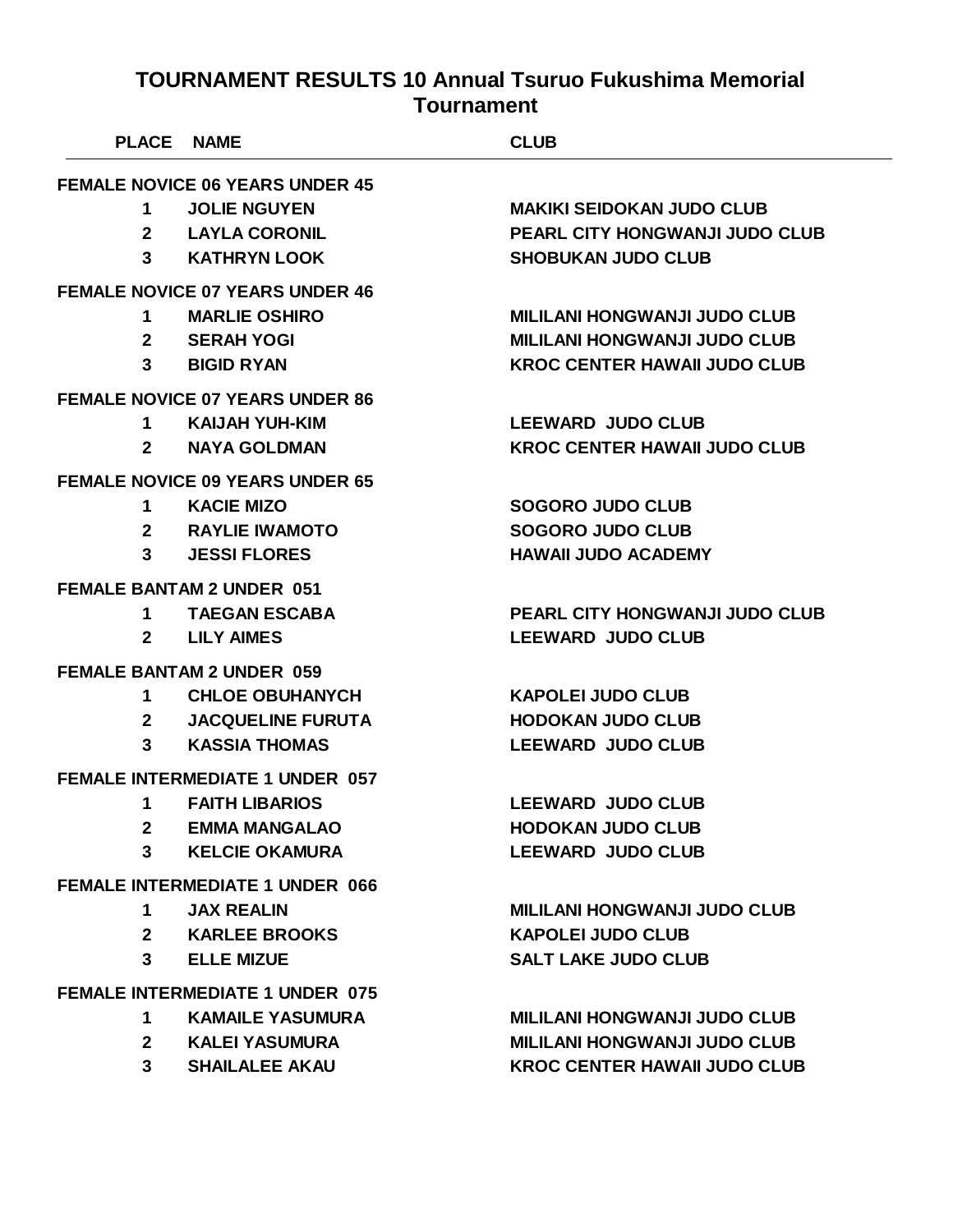|                                         | <b>PLACE NAME</b> |                                        | <b>CLUB</b>                         |
|-----------------------------------------|-------------------|----------------------------------------|-------------------------------------|
| <b>FEMALE INTERMEDIATE 1 UNDER 095+</b> |                   |                                        |                                     |
|                                         | 1                 | <b>MADISON FATU</b>                    | <b>KAPOLEI JUDO CLUB</b>            |
|                                         |                   | 2 AVERY HAMBRIGHT                      | <b>KROC CENTER HAWAII JUDO CLUB</b> |
|                                         | $3^{\circ}$       | <b>JAHNAYA TABISOLA-ROQUE</b>          | <b>KROC CENTER HAWAII JUDO CLUB</b> |
|                                         |                   | <b>FEMALE INTERMEDIATE 2 UNDER 068</b> |                                     |
|                                         | 1                 | <b>MONICA REYES</b>                    | <b>HAWAII JUDO ACADEMY</b>          |
|                                         |                   | 2 ERIN HIKIJI                          | <b>MILILANI HONGWANJI JUDO CLUB</b> |
|                                         |                   | 3 SYDNEE PULE-NICHOLAS                 | <b>MILILANI HONGWANJI JUDO CLUB</b> |
|                                         |                   | <b>FEMALE INTERMEDIATE 2 UNDER 075</b> |                                     |
|                                         | 1                 | <b>VICTORIANA KIM</b>                  | <b>MILILANI HONGWANJI JUDO CLUB</b> |
|                                         |                   | 2 AERIN DIAS                           | <b>MAKIKI SEIDOKAN JUDO CLUB</b>    |
|                                         | 3                 | <b>SAMANTHA IHA</b>                    | <b>SALT LAKE JUDO CLUB</b>          |
|                                         |                   | <b>FEMALE INTERMEDIATE 2 UNDER 084</b> |                                     |
|                                         | $\mathbf 1$       | <b>DYLAN CASTELLANO</b>                | <b>MILILANI HONGWANJI JUDO CLUB</b> |
|                                         |                   | 2 STAR ILDOEFONSO                      | <b>ISLAND JUDO</b>                  |
|                                         | $3^{\circ}$       | <b>CASSIDY GINOZA</b>                  | <b>MILILANI HONGWANJI JUDO CLUB</b> |
|                                         |                   | <b>FEMALE INTERMEDIATE 2 UNDER 092</b> |                                     |
|                                         | 1                 | <b>ALIYA TAKANO</b>                    | <b>MILILANI HONGWANJI JUDO CLUB</b> |
|                                         |                   | 2 TARYN TITCOMB                        | PEARL CITY HONGWANJI JUDO CLUB      |
|                                         | $3^{\circ}$       | <b>ANNABELLA GAMBITO</b>               | <b>SHOBUKAN JUDO CLUB</b>           |
|                                         |                   | <b>FEMALE INTERMEDIATE 2 UNDER 106</b> |                                     |
|                                         | 1                 | <b>SHELBY SOMA</b>                     | <b>ISLAND JUDO</b>                  |
|                                         | $\mathbf{2}$      | <b>RACHEL OSHITA</b>                   | <b>ISLAND JUDO</b>                  |
|                                         | $\mathbf{3}$      | <b>KIRA HASUIKE</b>                    | <b>HODOKAN JUDO CLUB</b>            |
|                                         |                   | <b>FEMALE JUVENILE A UNDER 097</b>     |                                     |
|                                         | $1 \quad$         | <b>MADISON-JOY KOGACHI</b>             | <b>MAKIKI SEIDOKAN JUDO CLUB</b>    |
|                                         |                   | 2 MAYA ASANO                           | <b>LEEWARD JUDO CLUB</b>            |
|                                         |                   | 3 KAYCIE TANIMOTO                      | PEARL CITY HONGWANJI JUDO CLUB      |
|                                         |                   | <b>FEMALE JUVENILE A UNDER 117</b>     |                                     |
|                                         | 1                 | <b>MARISA IHA</b>                      | <b>SALT LAKE JUDO CLUB</b>          |
|                                         | $2^{\circ}$       | <b>SKYE REALIN</b>                     | <b>MILILANI HONGWANJI JUDO CLUB</b> |
|                                         |                   | <b>FEMALE JUVENILE B UNDER 154+</b>    |                                     |
|                                         |                   | 1 SHELLY SUGIHARA                      | <b>MAKIKI SEIDOKAN JUDO CLUB</b>    |
|                                         |                   | <b>FEMALE JUVENILE C UNDER 172</b>     |                                     |
|                                         | $1 \quad$         | <b>SHAENA PERALTO</b>                  | <b>MILILANI YMCA</b>                |

**SHIVAHN AKAU KROC CENTER HAWAII JUDO CLUB**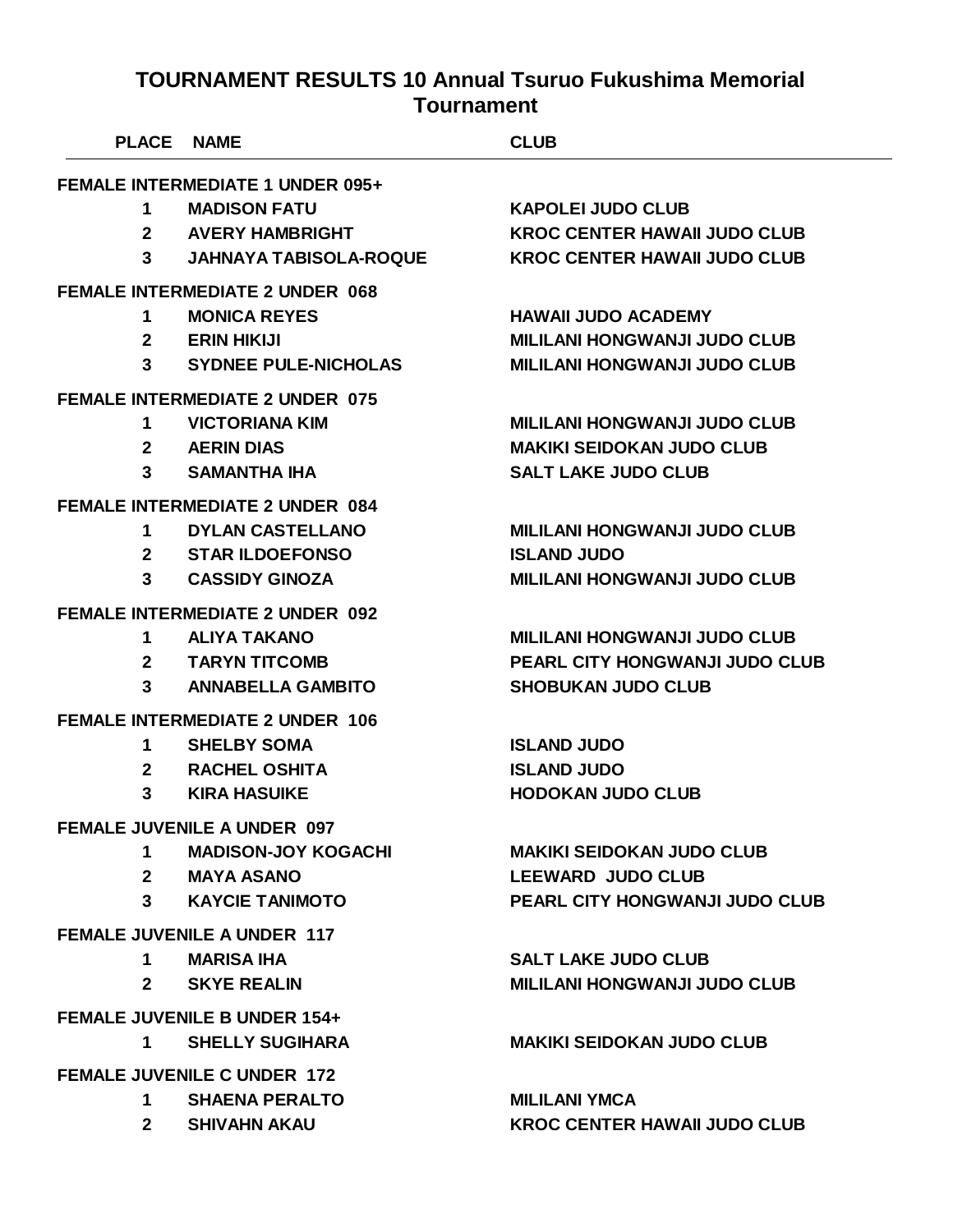| <b>PLACE NAME</b>              |                                       | <b>CLUB</b>                           |  |
|--------------------------------|---------------------------------------|---------------------------------------|--|
|                                | <b>MALE NOVICE 07 YEARS UNDER 52</b>  |                                       |  |
| 1                              | <b>TYLER AIHARA</b>                   | <b>LEEWARD JUDO CLUB</b>              |  |
| $2^{\circ}$                    | <b>CONNER BIRDSALL</b>                | <b>LEEWARD JUDO CLUB</b>              |  |
|                                | 3 BREYNSON AU                         | <b>LEEWARD JUDO CLUB</b>              |  |
|                                | <b>MALE NOVICE 09 YEARS UNDER 66</b>  |                                       |  |
|                                | 1 LENNON ELDER                        | <b>PEARL CITY HONGWANJI JUDO CLUB</b> |  |
|                                | 2 JOSEPH OSHITA                       | <b>ISLAND JUDO</b>                    |  |
|                                | 3 ALTON AU                            | <b>LEEWARD JUDO CLUB</b>              |  |
|                                | <b>MALE NOVICE 09 YEARS UNDER 94</b>  |                                       |  |
| 1                              | <b>QUINCY CORTEZ</b>                  | <b>AIEA HONGWANJI</b>                 |  |
|                                | <b>MALE NOVICE 10 YEARS UNDER 71</b>  |                                       |  |
|                                | 1 KAINOA VILLALON                     | <b>SOGORO JUDO CLUB</b>               |  |
|                                | 2 CHAUNCEY GRAHAM                     | <b>MILILANI YMCA</b>                  |  |
|                                | <b>MALE NOVICE 12 YEARS UNDER 164</b> |                                       |  |
| 1.                             | <b>RYDEN IWAMOTO</b>                  | <b>SOGORO JUDO CLUB</b>               |  |
| $\mathbf{2}$                   | <b>TREVYN YAMANAKA</b>                | <b>SOGORO JUDO CLUB</b>               |  |
| <b>MALE BANTAM 1 UNDER 042</b> |                                       |                                       |  |
| 1                              | KEISO HIROHATA                        | <b>PEARL CITY HONGWANJI JUDO CLUB</b> |  |
| $2^{\circ}$                    | <b>JAMES ODAGIRI</b>                  | <b>AIEA HONGWANJI</b>                 |  |
| <b>MALE BANTAM 1 UNDER 051</b> |                                       |                                       |  |
| 1                              | <b>TATE KOBASHIGAWA</b>               | <b>HAWAII JUDO ACADEMY</b>            |  |
| $\mathbf{2}$                   | <b>JESSE KASHIWABARA</b>              | <b>HAWAII JUDO ACADEMY</b>            |  |
| 3 <sup>1</sup>                 | <b>RYLEE SAKAMOTO</b>                 | <b>AIEA HONGWANJI</b>                 |  |
| <b>MALE BANTAM 2 UNDER 051</b> |                                       |                                       |  |
| 1                              | <b>ELLIOT CHAI</b>                    | <b>PEARL CITY HONGWANJI JUDO CLUB</b> |  |
| $2^{\circ}$                    | <b>BRAYDEN NAKAMURA</b>               | <b>MILILANI HONGWANJI JUDO CLUB</b>   |  |
| $3^{\circ}$                    | <b>WILLIAM TOMASIEWICZ</b>            | <b>KROC CENTER HAWAII JUDO CLUB</b>   |  |
| <b>MALE BANTAM 2 UNDER 059</b> |                                       |                                       |  |
| 1                              | <b>WYATT LEE</b>                      | <b>SHOBUKAN JUDO CLUB</b>             |  |
| $2^{\circ}$                    | <b>DALLAS BROOKS</b>                  | <b>KAPOLEI JUDO CLUB</b>              |  |
| <b>MALE BANTAM 2 UNDER 068</b> |                                       |                                       |  |
| 1                              | <b>NICHOLAS NISHIMURA</b>             | <b>LEEWARD JUDO CLUB</b>              |  |
| 2 <sup>1</sup>                 | <b>ELI MIZUE</b>                      | <b>SALT LAKE JUDO CLUB</b>            |  |
| $\mathbf{3}$                   | <b>BRAYDEN MIYASATO</b>               | <b>KROC CENTER HAWAII JUDO CLUB</b>   |  |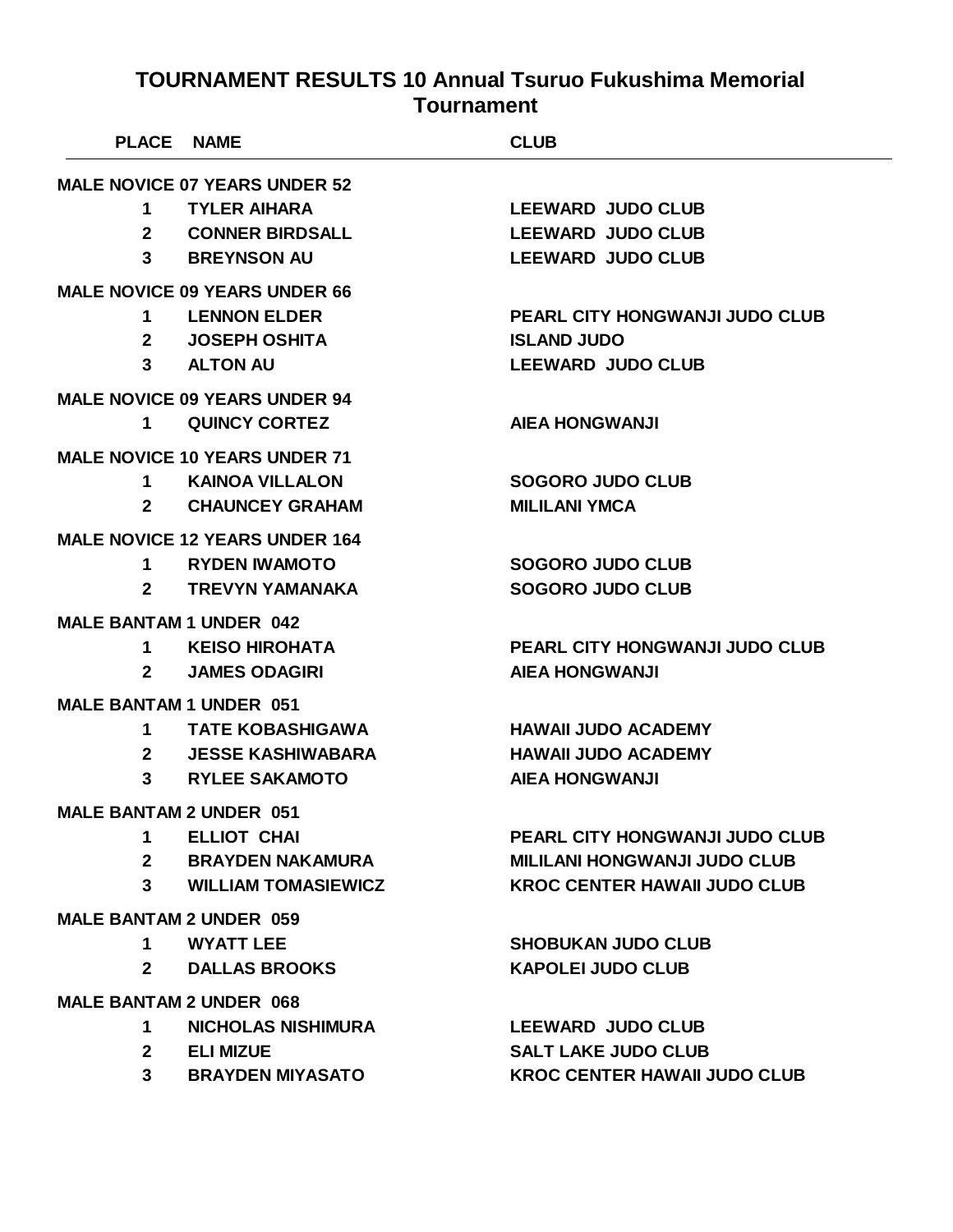| PLACE NAME                           |                                      | <b>CLUB</b>                           |  |  |
|--------------------------------------|--------------------------------------|---------------------------------------|--|--|
| <b>MALE INTERMEDIATE 1 UNDER 057</b> |                                      |                                       |  |  |
| 1                                    | <b>KODY TANIMOTO</b>                 | <b>PEARL CITY HONGWANJI JUDO CLUB</b> |  |  |
| $\overline{2}$                       | <b>LOGAN LAU</b>                     | <b>SALT LAKE JUDO CLUB</b>            |  |  |
| 3                                    | <b>HAYDEN MENDOZA</b>                | <b>PEARL CITY HONGWANJI JUDO CLUB</b> |  |  |
|                                      | <b>MALE INTERMEDIATE 1 UNDER 066</b> |                                       |  |  |
| $\mathbf 1$                          | <b>KAI JULIANO</b>                   | <b>PEARL CITY HONGWANJI JUDO CLUB</b> |  |  |
| $\mathbf{2}$                         | <b>THOR GUERRERO</b>                 | <b>HAWAII JUDO ACADEMY</b>            |  |  |
| $\mathbf{3}$                         | <b>KOU HIROHATA</b>                  | <b>PEARL CITY HONGWANJI JUDO CLUB</b> |  |  |
|                                      | <b>MALE INTERMEDIATE 1 UNDER 075</b> |                                       |  |  |
| $\mathbf 1$                          | <b>NIKOLAUS SCHNEIDER</b>            | <b>MILILANI HONGWANJI JUDO CLUB</b>   |  |  |
| 2 <sup>1</sup>                       | <b>ANTONY GAMBITO</b>                | <b>SHOBUKAN JUDO CLUB</b>             |  |  |
| 3                                    | <b>ASA TADAKI</b>                    | <b>MILILANI HONGWANJI JUDO CLUB</b>   |  |  |
|                                      | <b>MALE INTERMEDIATE 1 UNDER 084</b> |                                       |  |  |
| 1                                    | <b>XANDER EROLIN</b>                 | <b>MILILANI HONGWANJI JUDO CLUB</b>   |  |  |
| $\mathbf{2}$                         | <b>DARIEUS PAVAO</b>                 | <b>PEARL CITY HONGWANJI JUDO CLUB</b> |  |  |
| 3                                    | <b>JONATHAN YADAO</b>                | <b>SHOBUKAN JUDO CLUB</b>             |  |  |
|                                      | <b>MALE INTERMEDIATE 2 UNDER 062</b> |                                       |  |  |
| 1                                    | <b>ERIC TOMA</b>                     | <b>HAWAII JUDO ACADEMY</b>            |  |  |
| $\mathbf{2}$                         | <b>NOA FRASCO</b>                    | <b>AIEA HONGWANJI</b>                 |  |  |
| 3                                    | <b>KEN HIROHATA</b>                  | <b>PEARL CITY HONGWANJI JUDO CLUB</b> |  |  |
|                                      | <b>MALE INTERMEDIATE 2 UNDER 068</b> |                                       |  |  |
| 1                                    | <b>NALU SALVADOR</b>                 | <b>HAWAII JUDO ACADEMY</b>            |  |  |
| $\mathbf{2}$                         | <b>KAMAKANI HAMASAKI</b>             | <b>PEARL CITY HONGWANJI JUDO CLUB</b> |  |  |
| 3                                    | <b>AIDAN LEE</b>                     | <b>SHOBUKAN JUDO CLUB</b>             |  |  |
|                                      | <b>MALE INTERMEDIATE 2 UNDER 075</b> |                                       |  |  |
| 1                                    | <b>BRAD YAMASHITA</b>                | <b>HODOKAN JUDO CLUB</b>              |  |  |
| $\mathbf{2}$                         | <b>JIMMY NG</b>                      | <b>HODOKAN JUDO CLUB</b>              |  |  |
|                                      | <b>MALE INTERMEDIATE 2 UNDER 084</b> |                                       |  |  |
| 1                                    | <b>ZACHARY-PONO NARCISO</b>          | <b>PEARL CITY HONGWANJI JUDO CLUB</b> |  |  |
| $\mathbf{2}$                         | <b>MATTHEW NAKAMA</b>                | <b>HODOKAN JUDO CLUB</b>              |  |  |
| 3                                    | <b>CHANCCE GARCIA</b>                | <b>ISLAND JUDO</b>                    |  |  |
|                                      | <b>MALE INTERMEDIATE 2 UNDER 092</b> |                                       |  |  |
| 1                                    | <b>JORDAN MORIFUJI</b>               | <b>MILILANI YMCA</b>                  |  |  |
| $\mathbf{2}$                         | <b>RILEY HASUIKE</b>                 | <b>HODOKAN JUDO CLUB</b>              |  |  |
| 3                                    | <b>MAX YAMAGUCHI</b>                 | <b>WADOKAN JUDO ASSOCIATION</b>       |  |  |